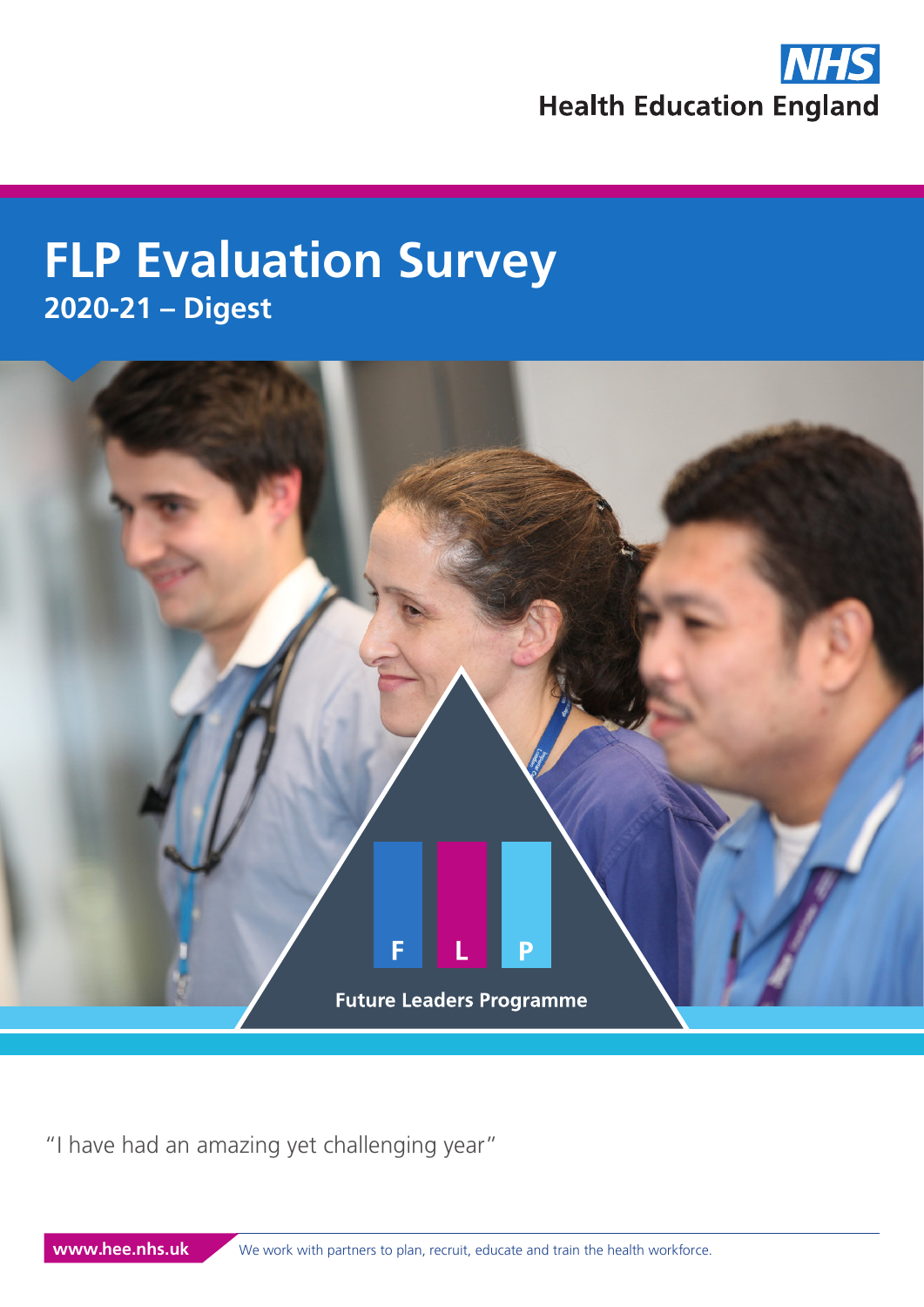

## **"I have had an amazing yet challenging year"**

From August 2020 to August 21, 25 fellows completed the Futures' Leaders Programme (FLP) in Yorkshire & Humber. Of these, 17 were from a medical background (4 GP trainees). The remaining were healthcare professionals; 2 pharmacists, 2 radiographers, 2 dentists, a physiotherapist, and a paramedic. This is a summary from a survey completed towards the end of their FLP year in July 2021. Twenty-four out of twentyfive of the FLP fellows completed the survey.

#### *"I feel that if every trainee had even a taster of the FLP that they would all be better clinicians as a result of the experience."*

Recruitment to the FLP remains largely by word of mouth, either through contacts with alumni of the scheme or colleagues. Challenges remain in raising the awareness of the FLP amongst allied healthcare professionals.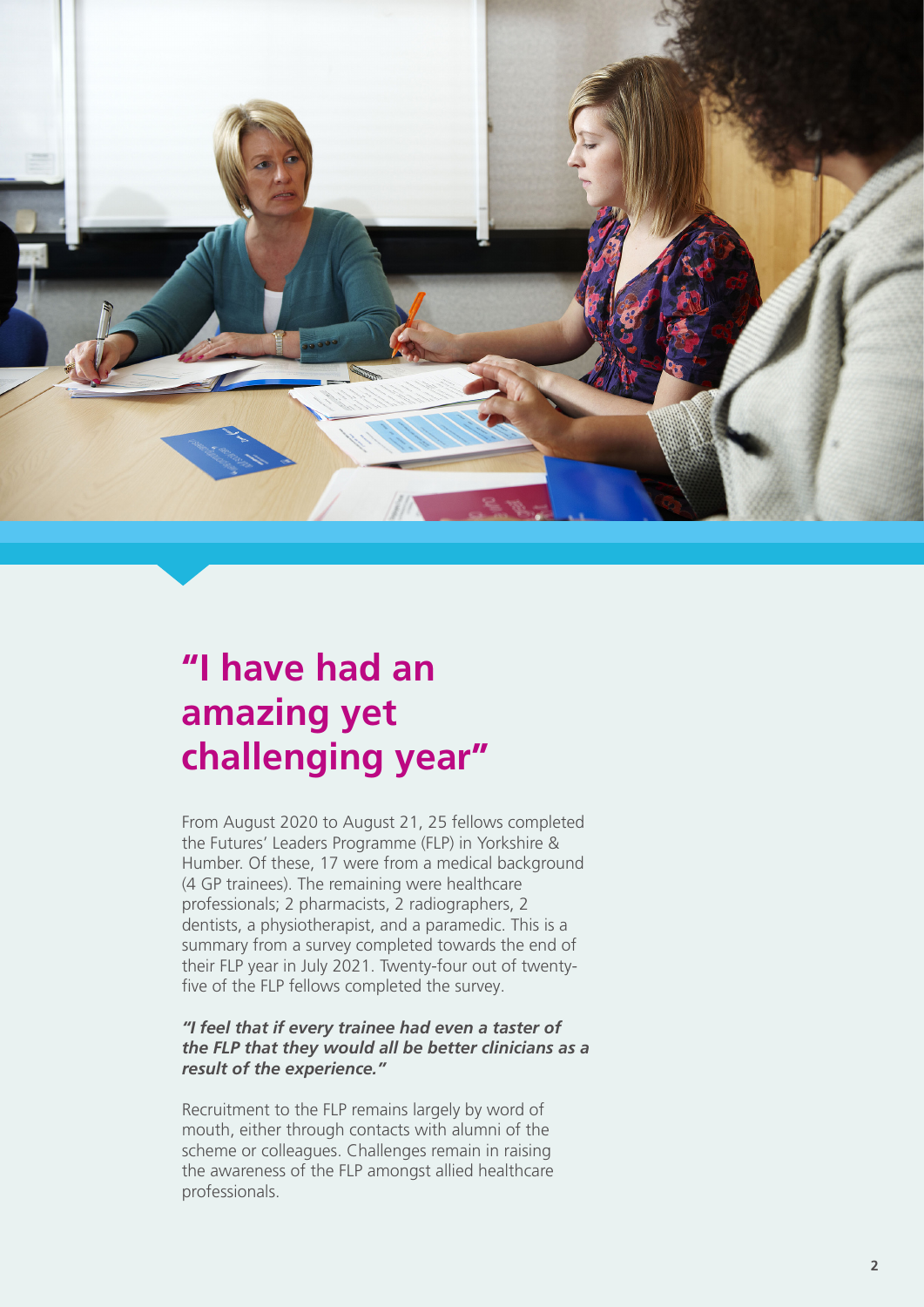### **1. Benefits**

The FLP experience was rated as good or excellent by all the fellows, particularly the opportunities for personal development of non-clinical and leadership skills. Educational supervisors play a key role in influencing a fellows' experience of the FLP. The importance of a supervisor's understanding of the programme, and the ability for a fellow to have autonomy in collaborating with other fellows and developing a project were also recognised.

"The FLP has opened doors and allowed me to see what I could do beyond my clinical role".

"I have been able to collaborate with other FLPs on projects and I've been able to pursue interesting projects outside of my main project without feeling any pressure or having any issues."

The benefits of participating in the FLP, as perceived by fellows, fall into four broad themes

- CV and career progression, development of leadership skills and future opportunities (17 comments)
- Personal development and non-clinical skills (14 comments)
- Opportunity for reflection (9 comments)
- Break from previous role (6 comments)

"The FLP has given a great perspective on work, my role and also to remember what is important for myself. A great space to stop and reflect on my own journey"

Beyond this, opportunity for networking, team working, and peer support were greatly valued.

"Learning from other teams outside of my field about their attitude towards training and patient care. I have also been able to build networks to help support me mentally when I return to training, which will help me manage the inevitable challenges I will face in clinical practice."

"Being around like-minded peers - having a safe, non-judgmental space to think through the art of the possible, talk openly, raise ideas, express concerns and most importantly problem solve"

#### **2. Challenges faced**

The experience of Fellows during 2020-21 was greatly affected by mandatory home working for much of the year. This was interpreted as both conducive to collaboration but also inhibitory in the speed of establishing networks between fellows and other colleagues.

"Covid impacted on my ability to progress in the project itself which is a shame. However working from home and having the additional flexibility this year as a result of that has enabled me to collaborate with trainees from other parts of the region and work on other projects that I doubt I would have been able to have been involved in had this not been the case."

As well as adapting to remote work, it also took fellows time to adapt to the more self-directed style of working. Some fellows felt that the induction programme could have been improved to facilitate this transition, particularly addressing perceived practical issues such as booking FLP courses and applying for PG certificates.

Tackling the unique challenges facing some allied health professionals, particularly with regards to future career progression was identified and requires further consideration to ensure the benefits of engaging in such leadership programmes are realised by all health care professionals.

#### **3. Projects & Supervision**

Fellows undertook projects covering a wide range of themes

- Quality Improvement
- Education
- Equality, diversity, and inclusivity (EDI)
- Multi-professional working, staff support and junior doctors
- Patient safety
- Health inequalities
- Digital working

Multi-professional working opportunities were seen as the most valuable aspects of working on projects as part of the FLP. Fellows also valued autonomy to work on the project independently and be selfdirected as the projects evolved. It was felt by some that this kind of project leadership experience is not available when working clinically within the NHS.